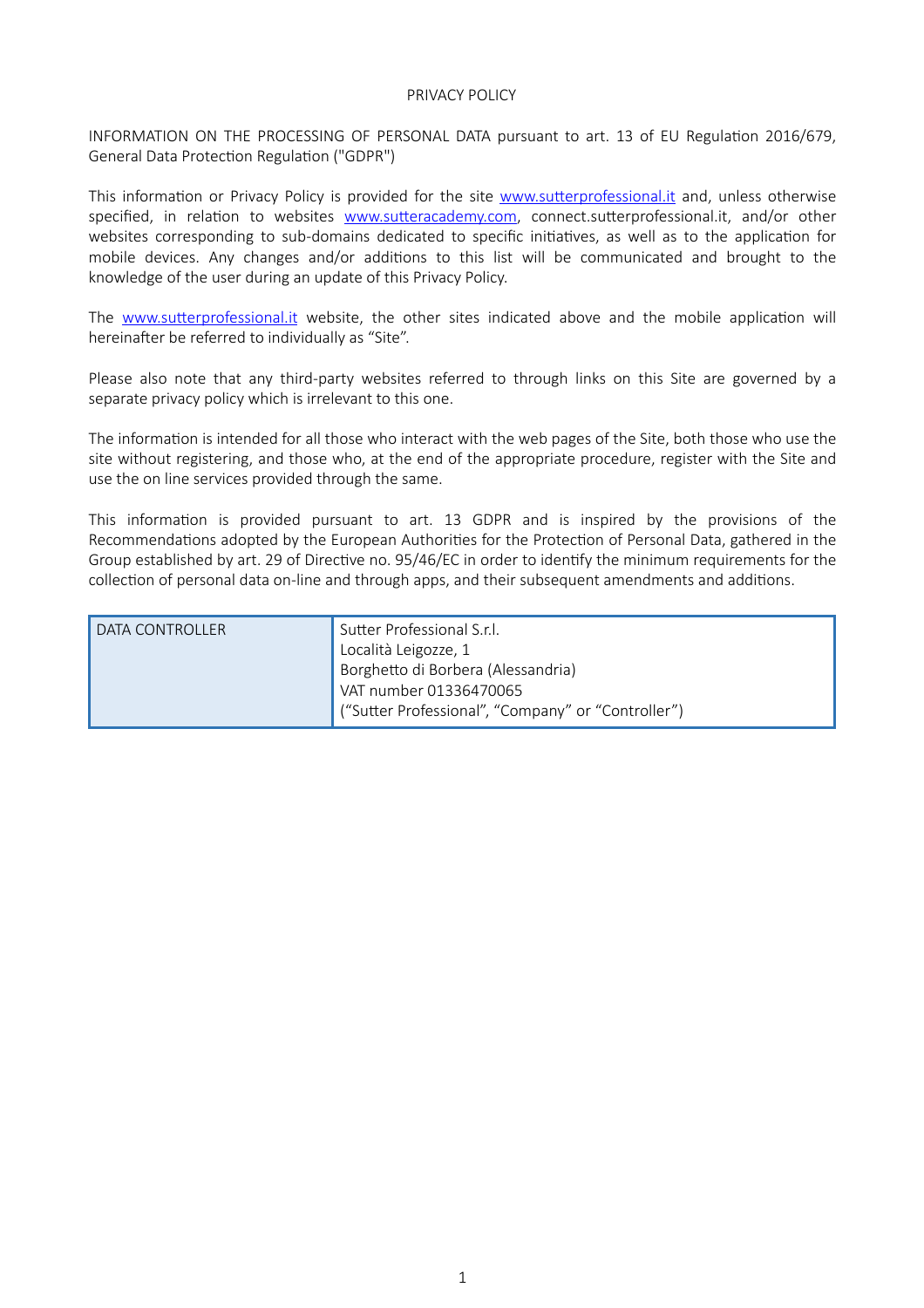| PERSONAL DATA<br>PROCESSING SCOPE | In addition to anything else provided on other pages (in particular with<br>reference to "Cookies"), the following data may be collected and<br>processed through the Site and the use of the related functions and/or<br>subscription to the services provided therein:<br>navigation data: are the data that the server automatically<br>registers at every site visit, such as IP addresses or domain<br>names of the computers used by users who connect to the Site,<br>the addresses in URI notation (Uniform Resource Identifier) of<br>the requested resources, the time of the request, the method<br>used in submitting the request to the server, the size of the file<br>obtained in response, the numerical code indicating the status<br>of the response given by the server (success, error, etc.) and<br>other parameters relating to the user's operating system and to<br>the computer environment; |
|-----------------------------------|-----------------------------------------------------------------------------------------------------------------------------------------------------------------------------------------------------------------------------------------------------------------------------------------------------------------------------------------------------------------------------------------------------------------------------------------------------------------------------------------------------------------------------------------------------------------------------------------------------------------------------------------------------------------------------------------------------------------------------------------------------------------------------------------------------------------------------------------------------------------------------------------------------------------------|
|                                   | common and identifying personal data: this category includes<br>name and surname, address, e-mail address, company of<br>belonging and any additional contact data provided by filling in<br>the electronic forms, from time to time, published on the Site;<br>In addition to the above, Sutter Professional offers the opportunity to<br>submit your candidacy on-line for job positions, from time to time,                                                                                                                                                                                                                                                                                                                                                                                                                                                                                                        |
|                                   | published on the Site, through the "Work with us" page. Through the<br>electronic form published on this page, the name and surname, date of<br>birth, address, email address, telephone number, educational<br>qualification, as well as further information provided through the<br>uploaded curriculum vitae will be collected. Interested parties are<br>encouraged not to include particular categories of personal data (and,<br>in particular, health data) in their own curriculum vitae.                                                                                                                                                                                                                                                                                                                                                                                                                     |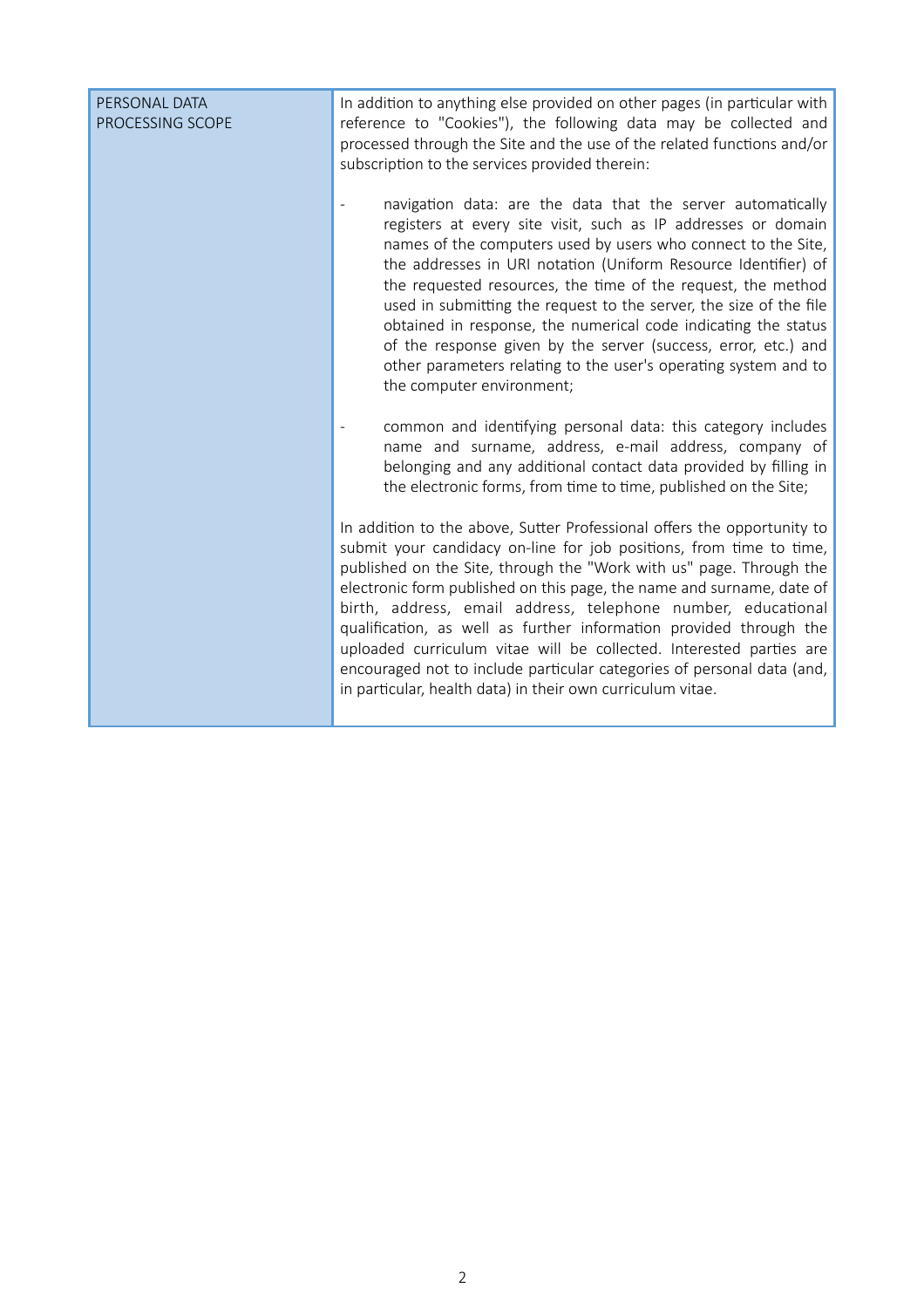| <b>LEGAL BASIS AND</b><br>PURPOSE OF DATA PROCESSING | The processing of personal data is based on the existence of a<br>contractual or legal obligation or, depending on the case and as further<br>specified in the following paragraph, on the existence of a legitimate<br>interest of the Company or on the user's consent, optional and<br>revocable in any moment, and is exclusively aimed to achieve the<br>following purposes:                                                                                                                                                                                                                                                                                                                                                         |
|------------------------------------------------------|-------------------------------------------------------------------------------------------------------------------------------------------------------------------------------------------------------------------------------------------------------------------------------------------------------------------------------------------------------------------------------------------------------------------------------------------------------------------------------------------------------------------------------------------------------------------------------------------------------------------------------------------------------------------------------------------------------------------------------------------|
|                                                      | (i)in fulfilment of contractual and pre-contractual obligations- to<br>guarantee the registration on the Site and the correct<br>provision of the services requested through the Site and/or<br>through the forms made available thereto, to allow better<br>use of the services and a better navigation environment, and<br>with specific reference to the data entered in the page "Work<br>with us", to consider and evaluate the application and to<br>contact the candidate to schedule an interview, thus<br>following up on a specific request, as well as to manage and<br>to process the questions and the applications of interactions<br>with the Company and the referable subjects to the<br>organization of the Controller. |
|                                                      | (ii)<br>in fulfilment of legal obligations - for the fulfilment of obligations<br>deriving from the law or regulations, national and/or Community,<br>in force, included in the tax area, as well as provisions issued by<br>pertinent authorities and bodies;                                                                                                                                                                                                                                                                                                                                                                                                                                                                            |
|                                                      | (iii)<br>by virtue of a legitimate interest of Sutter Professional - for the<br>defence in court of a right or interest before any pertinent<br>authority or body (including in the field of computer crimes); for<br>conducting statistical analyses and market research on<br>aggregated data; for sending, by e-mail, information notices<br>about similar products or services (so-called soft spamming) to<br>those subject to a previous commercial or contractual contact<br>and unless such processing is denied by the user.                                                                                                                                                                                                     |
|                                                      | It is understood that in no case will the data acquired through the<br>"Work with us" page be processed for soft-spamming purposes.                                                                                                                                                                                                                                                                                                                                                                                                                                                                                                                                                                                                       |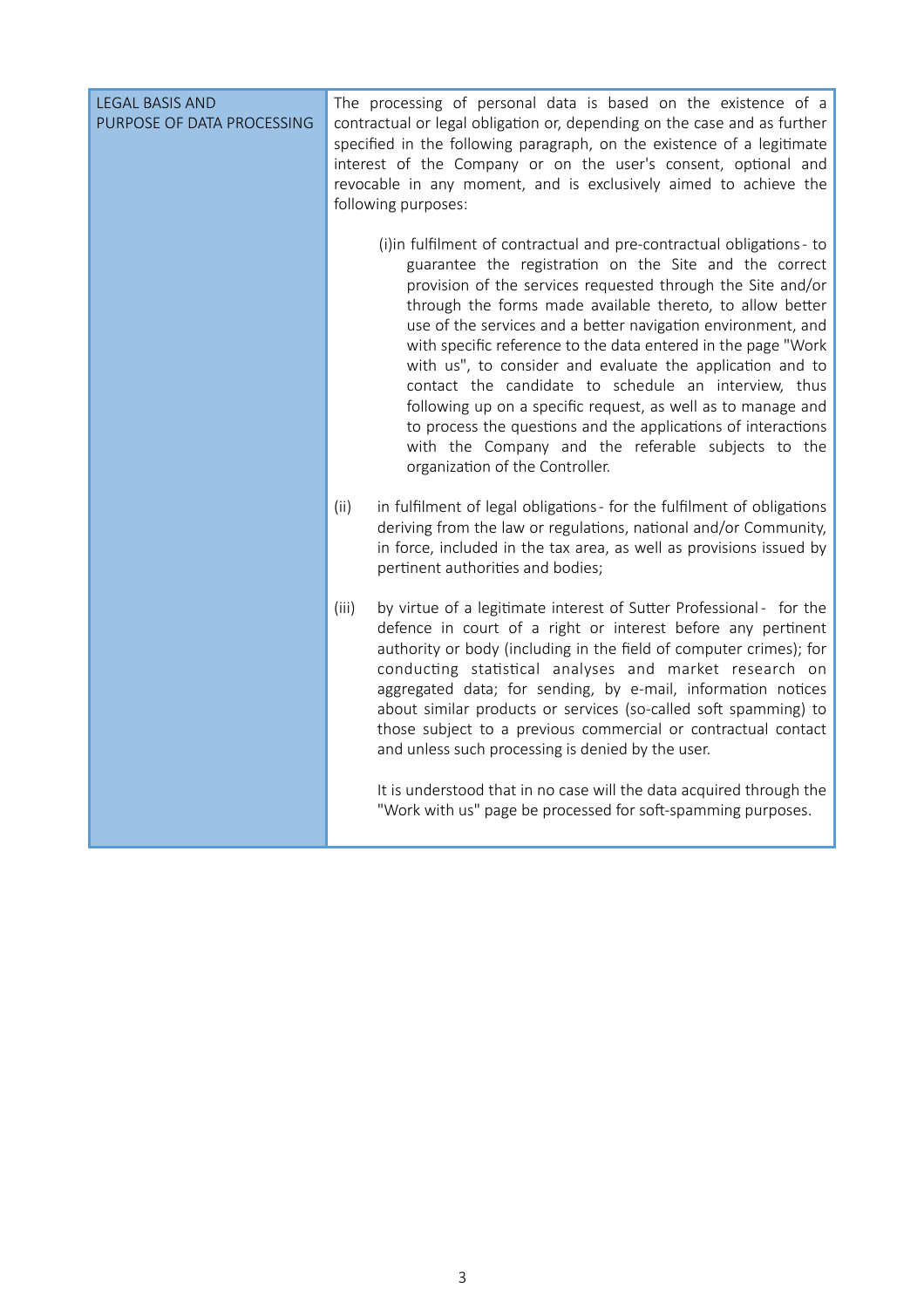| COMPULSORY OR OPTIONAL<br>PROVISION OF DATA | The provision of data for the purposes referred to in points (i)<br>(fulfilment of contractual obligations), (ii) (fulfilment of legal obligations)<br>and (iii) (legitimate interest of Sutter Professional) mentioned above is<br>purely optional. However, as such processing is necessary to allow for<br>Site registration and the provision of services offered through the latter,<br>including those arising and/or related to the submission of an<br>application for open positions as per the page "Work with us", failure,<br>partial or incorrect provision of the data in question will make it<br>impossible, depending on the case, to register with the Site and/or to<br>use the services provided on line and, in general, to proceed with the<br>establishing or established contractual relationship and/or to fulfil the<br>obligations as provided by the contract or by applicable law or,<br>furthermore, to fulfil specific user requests.                                                                                                                                                                                                                                                                                                                                                                                                                                       |
|---------------------------------------------|------------------------------------------------------------------------------------------------------------------------------------------------------------------------------------------------------------------------------------------------------------------------------------------------------------------------------------------------------------------------------------------------------------------------------------------------------------------------------------------------------------------------------------------------------------------------------------------------------------------------------------------------------------------------------------------------------------------------------------------------------------------------------------------------------------------------------------------------------------------------------------------------------------------------------------------------------------------------------------------------------------------------------------------------------------------------------------------------------------------------------------------------------------------------------------------------------------------------------------------------------------------------------------------------------------------------------------------------------------------------------------------------------------|
|                                             |                                                                                                                                                                                                                                                                                                                                                                                                                                                                                                                                                                                                                                                                                                                                                                                                                                                                                                                                                                                                                                                                                                                                                                                                                                                                                                                                                                                                            |
| COMMUNICATION OF DATA                       | The data may be communicated to the following categories of subjects<br>("recipients"):<br>to all those parties (including public authorities) with access to<br>personal data under legislative or administrative provisions;<br>to all those subjects, public and/or private, natural and/or legal<br>$\overline{\phantom{a}}$<br>persons to whom the communication is necessary or functional for<br>the correct fulfilment of a contractual or legal obligation.<br>In addition to the above, for the pursuit of the purposes described<br>above, personal data may be made known to persons working on behalf<br>of the Company, such as, by way of example only, and not limited to,<br>companies, consultants or professionals who may be in charge of<br>site installation, maintenance, updating and, in general, hardware<br>and software management;<br>to companies or professionals in charge of sending<br>documentation and/or informative material,<br>to the Company's legal and tax professionals and advisers<br>who will process them as external data processors for the processing of<br>personal data on behalf of Sutter Professional. A nominative and<br>updated list of persons appointed as data processors is available at the<br>Company's headquarters.<br>In any case, personal data will not be transferred to non-EU countries or<br>outside the European Economic Area. |
| DATA RETENTION PERIODS                      | Personal data will be kept for the entire duration of the contractual                                                                                                                                                                                                                                                                                                                                                                                                                                                                                                                                                                                                                                                                                                                                                                                                                                                                                                                                                                                                                                                                                                                                                                                                                                                                                                                                      |
|                                             | relationship (and, as regards the data acquired through the "Work with<br>us" page, for the time necessary to evaluate the application and for the<br>whole selection phase and procedure) and, subsequently, for the<br>maximum time provided for by the applicable legal provisions on the                                                                                                                                                                                                                                                                                                                                                                                                                                                                                                                                                                                                                                                                                                                                                                                                                                                                                                                                                                                                                                                                                                               |

limitation of the rights and/or forfeiture of the action (also in the administrative-fiscal area) and, in general, to exercise/defend the rights of Sutter Professional in the disputes promoted by public authorities, public entities/bodies and private subjects.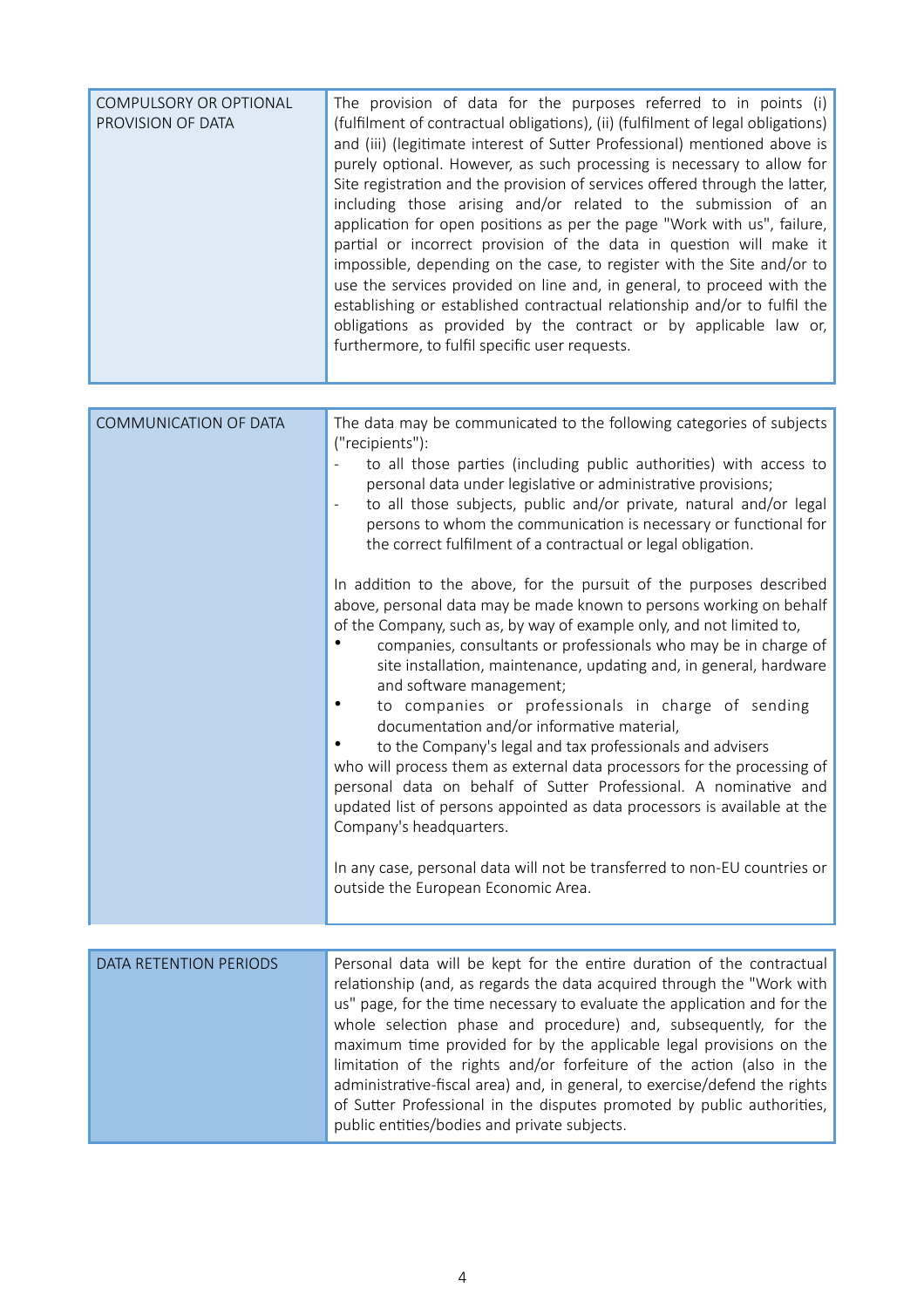| MINORS UNDER THE AGE OF<br>16 | The Site does not contain information or functions or services directly<br>intended for users under the age of 16.<br>Minors must not provide information or personal data without the<br>consent of their parental guardians.<br>Therefore, all users under the age of 16 are not required to<br>communicate their personal data under any circumstances without the<br>prior authorisation of a parent or guardian. If the Company becomes<br>aware of the fact that personal data have been provided by a minor<br>(under 16 years of age), the Company will immediately destroy them or<br>request the appropriate consent from parents (or guardians), also<br>reserving the right to inhibit access to the services available on the Site<br>to any user who has concealed their minor age or who has in any case<br>communicated their personal data without the consent of their parents<br>(or guardians). |
|-------------------------------|---------------------------------------------------------------------------------------------------------------------------------------------------------------------------------------------------------------------------------------------------------------------------------------------------------------------------------------------------------------------------------------------------------------------------------------------------------------------------------------------------------------------------------------------------------------------------------------------------------------------------------------------------------------------------------------------------------------------------------------------------------------------------------------------------------------------------------------------------------------------------------------------------------------------|
|                               |                                                                                                                                                                                                                                                                                                                                                                                                                                                                                                                                                                                                                                                                                                                                                                                                                                                                                                                     |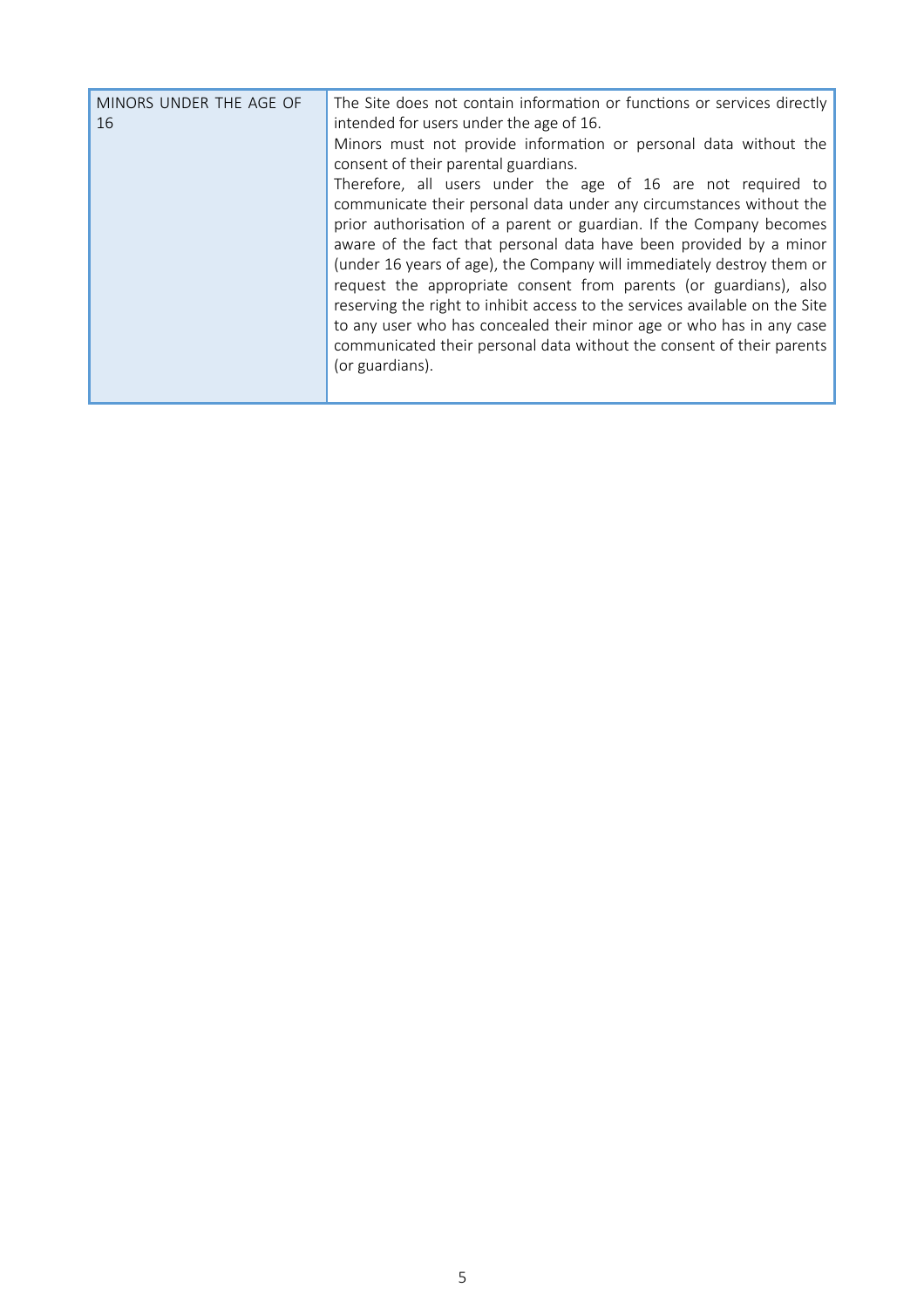| <b>RIGHTS</b> | As a data subject, the user has the right to ask the Controller to exercise<br>the following rights:                                                                                                                                                                                                                                                                                                                                                                                                                                                                                                                                                                                                                                                                                             |
|---------------|--------------------------------------------------------------------------------------------------------------------------------------------------------------------------------------------------------------------------------------------------------------------------------------------------------------------------------------------------------------------------------------------------------------------------------------------------------------------------------------------------------------------------------------------------------------------------------------------------------------------------------------------------------------------------------------------------------------------------------------------------------------------------------------------------|
|               | Right of access You may request confirmation of the existence or<br>otherwise of processing your personal data and, if so, to access such<br>data and specific information on the processing, such as, for example,<br>the purposes, the categories of data processed, the existence of the<br>other rights indicated below. You can also ask for a copy of your data.                                                                                                                                                                                                                                                                                                                                                                                                                           |
|               | Right of rectification<br>You have the right to request and obtain<br>correction of your personal data and/or the integration of incomplete<br>personal data.                                                                                                                                                                                                                                                                                                                                                                                                                                                                                                                                                                                                                                    |
|               | Right of erasure You may obtain the deletion of your data, without<br>unjustified delay, inter alia, if (i) such data are no longer necessary for<br>the purposes for which they were collected, (ii) you object to the<br>processing of your data (as indicated below) and there is no other<br>legitimate prevalent reason for the processing, (iii) the data are<br>processed unlawfully, (iv) the data must be deleted pursuant to a legal<br>obligation, (v) personal data of a minor under 16 years of age were<br>collected in relation to the supply of company services.<br>Please note that this right does not apply if data processing is necessary,<br>inter alia:<br>- for the fulfilment of a legal obligation;<br>- for the assessment, exercise or defence in court of a right. |
|               | Right to restriction<br>You have the right to obtain the processing<br>restriction in case of:<br>dispute the accuracy of personal data concerning you within the time<br>necessary to the controller (Company) to verify the accuracy of this<br>data;<br>unlawful processing and your request to limit use instead of the<br>relative cancellation;<br>necessity on your part of the data for the assessment, exercise or<br>defence of a right in court;<br>denial by you to the processing, as indicated below, pending<br>verification of the prevalence of legitimate reasons by the controller.                                                                                                                                                                                           |
|               | In the event of automated processing, you have<br>Right to portability<br>the right to receive the personal data that concerns you in a structured,<br>commonly used and machine-readable format and transmit those data<br>to another data controller.<br>You also have the right to have the personal data transmitted directly<br>from one controller to another, where technically feasible.<br>The possibility of obtaining the cancellation of data, as indicated above,<br>remains.                                                                                                                                                                                                                                                                                                       |
|               | Right to object You have the right to oppose processing at any time on<br>a legitimate interest of the controller, except for the proof by the latter<br>of legitimate binding reasons to proceed with the processing that<br>prevail over the interests, fundamental rights and freedoms of the data<br>subject or the assessment, exercise or defence of a right in court.                                                                                                                                                                                                                                                                                                                                                                                                                     |